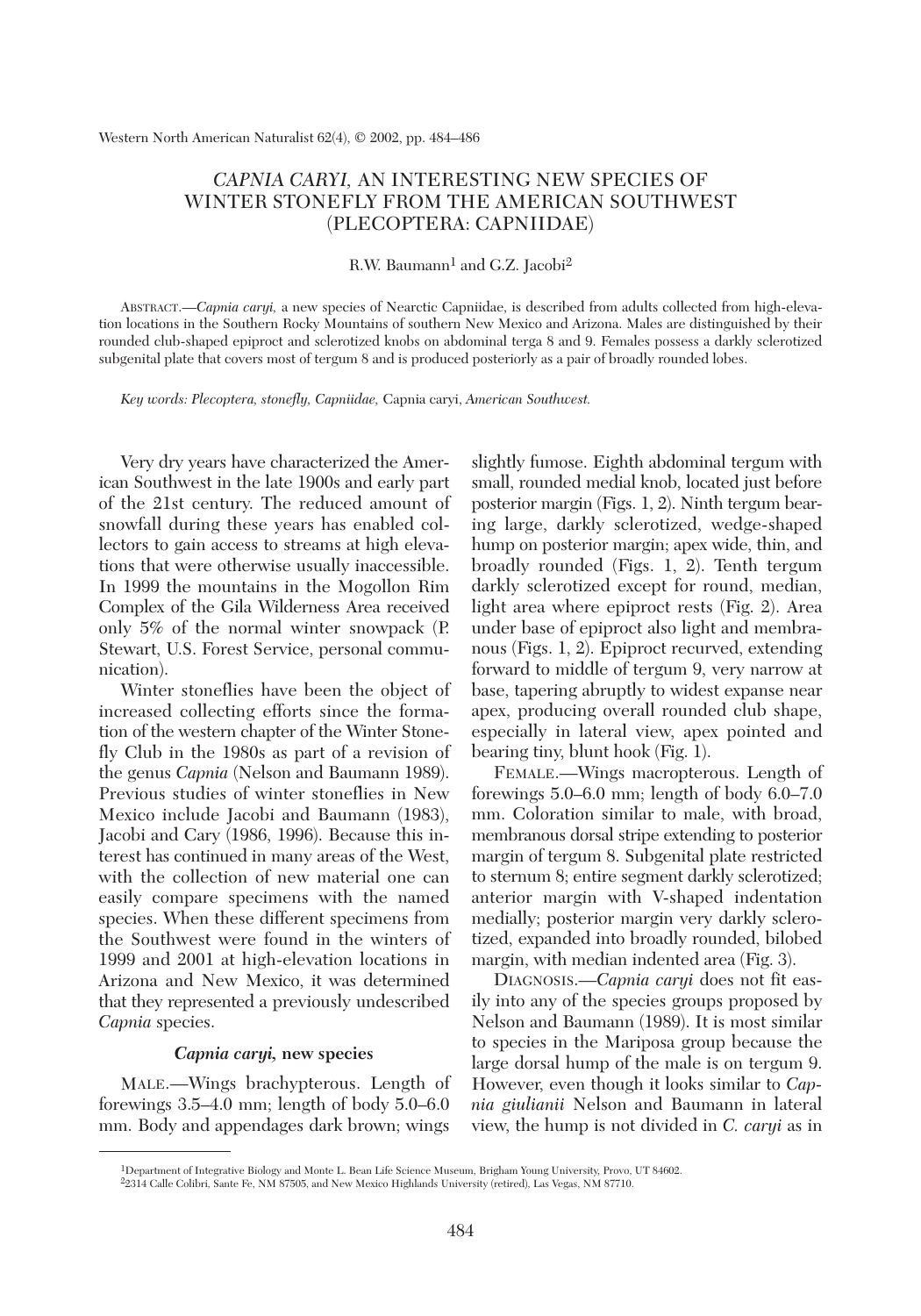



*Capnia caryi*: Fig. 1. Adult male terminalia lateral, epiproct. Fig. 2. Adult male terminalia dorsal, epiproct. Fig. 3. Adult female terminalia ventral, subgenital plate.